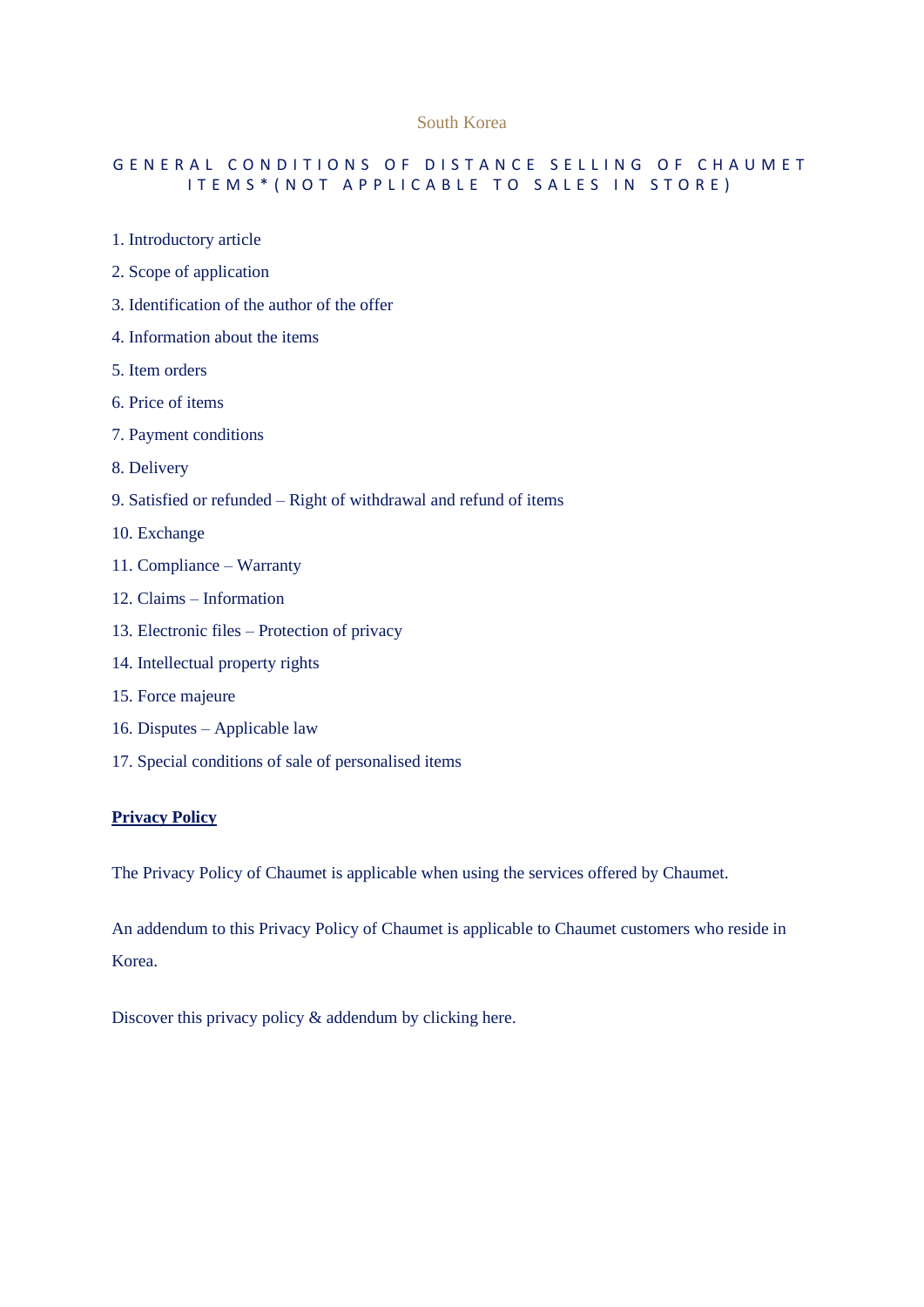## **1. Introductory article**

The company Chaumet Korea LLC (hereinafter referred to as "Chaumet") offers Chaumet items for sale in South Korea.

With a permanent concern to better meet the requirements of its customers, Chaumet wishes to create, alongside the network of stores that it operates, a distance selling service by telephone or email of certain of its products.

The list of Chaumet items available as part of the distance selling service may be viewed on the www.chaumet.com website.

The system thus set-up, which assumes an active approach by the customer, complies fully with the requirements of distance selling.

The use of the distance selling process described in these General Conditions of Sale is reserved for consumers only, within the meaning that the law and case law give it, acting exclusively for their own account.

# **2.Scope of application**

These General Conditions of Sale are applicable to all sales of Chaumet items concluded through the Distance Selling Service implemented by Chaumet, for delivery to South Korea.

With regard to sales by telephone or email, any sale of Chaumet items through the Distance Selling Service implemented by Chaumet is concluded under the condition of the acceptance of these General Conditions of Sale by the customer.

These General Conditions of Sale may be retained by any person visiting the www.chaumet.com website, by means of an electronic recording and may also be reproduced by the customer by printing; these General Conditions of Sale shall apply for as long as they appear on the www.chaumet.com website. Should, after the date of their modification or the removal of the www.chaumet.com website, these General Conditions of Sale remain accessible to the public via other websites or by any other means, they would however no longer be binding on Chaumet.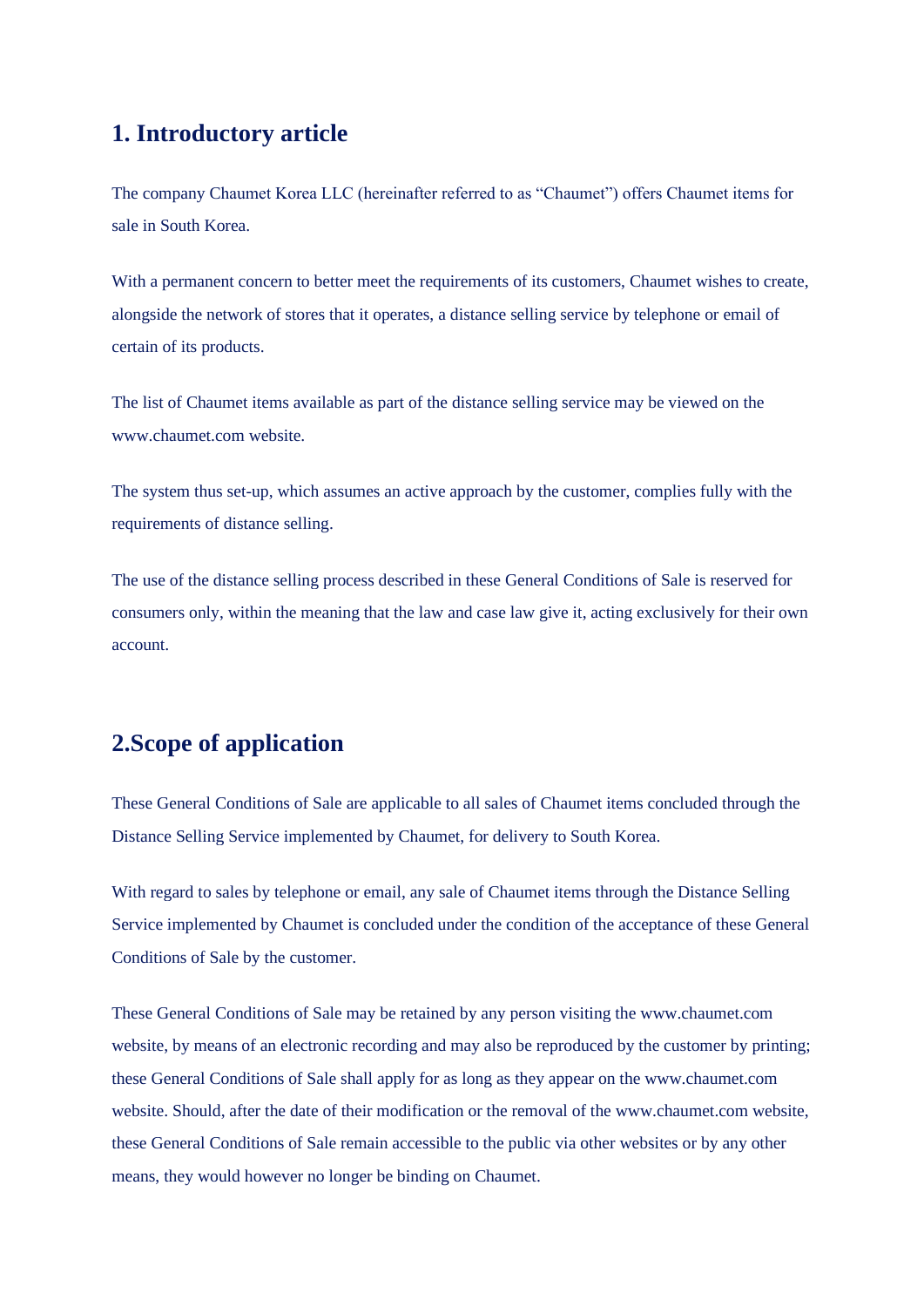The consumer must be at least 19 years of age to use this service. Otherwise, a minor consumer, his/her legal guardian, or Chaumet have the right to cancel any agreements entered into without the consent of the legal guardian, with respect to the General Conditions of Sale.

#### **3. Identification of the author of the offer**

Chaumet Korea LLC

A private limited company registered in Seoul, represented by Jean-Marc Mansvelt, whose registered office is at 4F Yusin Bldg. 329, Dosan-Daero, Gangnam-Gu, Seoul, Korea.

#### **4. Information about the items**

Information about all of Chaumet items that may be sold through the Distance Selling Service by Chaumet is available, with their references, in all Chaumet stores as well as on the www.chaumet.com website.

This information complies with the requirements of the legal texts and the local regulations in force.

### **5. Item orders**

Orders will be received, in English or in Korean, by Chaumet Distance Selling Service either (i) on +82 53 245 2245, or (ii) via email [shopkr@chaumet.com](mailto:shopkr@chaumet.com) from Monday to Thursday, from 10:30 am to 8:00 pm; Friday to Sunday, from 10:30 am to 08:30 pm, except on Shop's non-operating days.

The customer retains responsibility for the telecommunications expenses when accessing the Internet and the use of the www.chaumet.com website.

As regards any product information, Customers are able to obtain additional information by contacting Chaumet Distance Selling Service by telephone or by e-mail.

To the extent permitted by law, in the event of an obvious error between the characteristics of the items and their representation, Chaumet disclaims responsibility.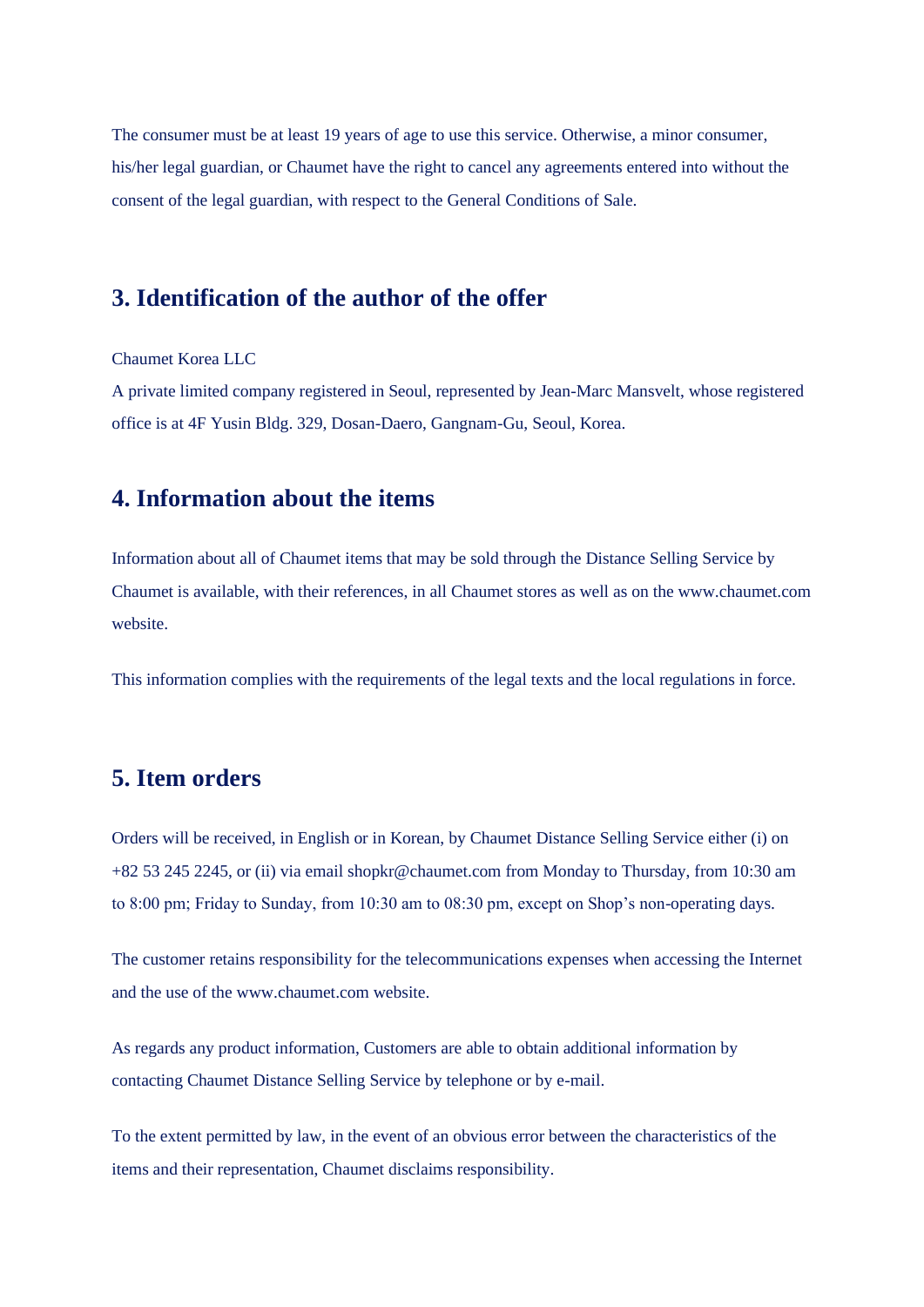The customer shall be able, prior to definitively validating his order, to check the details of his order control and its total price, and to correct any errors, before confirming it and thereby expressing his acceptance. Once the customer has validated his order, Chaumet shall acknowledge receipt of the latter without delay and by electronic means. However, the sale shall only be considered as final once payment of the order in full has been received. Chaumet shall then send the customer confirmation of the order, stating shipment of the items.

Chaumet shall be entitled to refuse any order that is abnormal or placed in bad faith. In addition, Chaumet shall be entitled to refuse any order from a customer with whom a dispute regarding payment of a previous order exists.

#### **6. Price of items**

The price of the items is stated in Korean Won, including all domestic taxes (if any), unless expressly agreed otherwise when placing the order by telephone or email with the Distance Selling Service.

Delivery costs are charged as follows:

For information only and subject to confirmation:

– For orders delivered within South Korea, delivery costs are usually offered free-of-charge.

The price includes local tax (if any) of each of the items that the customer wishes to purchase, the carriage costs for their delivery (if these carriage costs are not borne by Chaumet) shall be communicated to the customer either during the call to Chaumet Distance Selling Service or by electronic means.

The customer shall receive, on delivery, for each of the items, written confirmation of the price paid indicating the price of the items, the delivery costs, if applicable, borne by the customer.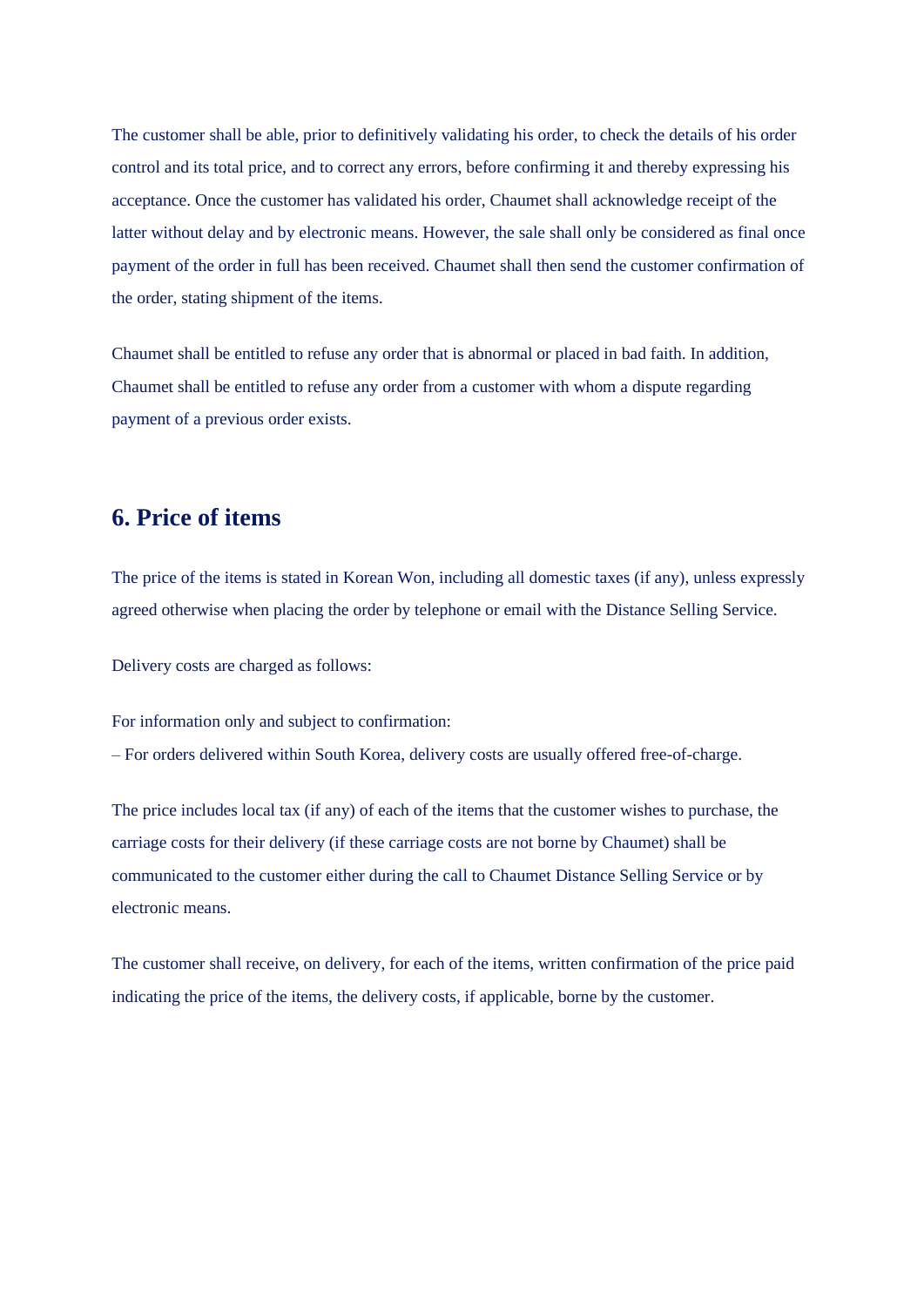# **7. Payment conditions**

A sale is confirmed only once payment has been received by Chaumet. Payment of the customer's purchases is made by way of a secured payment link emailed to the customer or by bank transfer. The following network payment cards are accepted: the cards accepted by our credit card payment system.

### **8. Delivery**

Delivery costs are charged as follows:

For information only and subject to confirmation:

– For orders delivered within South Korea, delivery costs are usually offered free-of-charge.

Subject to the provisions of the paragraph below, the delivery of the items may be made only to the customer's permanent home or a commercial address, except by express agreement given by Chaumet Distance Selling Service, by electronic means.

The customer may also have the items delivered to a natural person of his choice as part of the Gift Service implemented by Chaumet.

It is understood that no delivery may be made to hotels or post-office boxes.

Delivery of the items shall be made, after payment of the total of the order has been recorded, to the customer's address. Chaumet will use its best endeavor to deliver the items ordered within 30 days upon receipt of the full payment of the price, or the delivery date shall be communicated with the customer separately.

Chaumet shall deliver the ordered items either by courier or by express carriage or by simple package. Alternatively, the customer may choose to pick the ordered items at the designated Chaumet store as communicated by Chaumet to the customer. Delivery times communicated by Chaumet shall be indicative only and Chaumet will use its best endeavor to deliver the items ordered within 30 days upon receipt of the full payment or at such other time as communicated with the customer. If, on delivery, the external appearance of the package is not perfect, the customer shall open it in the presence of the carrier in order to check the condition of the item. In the event of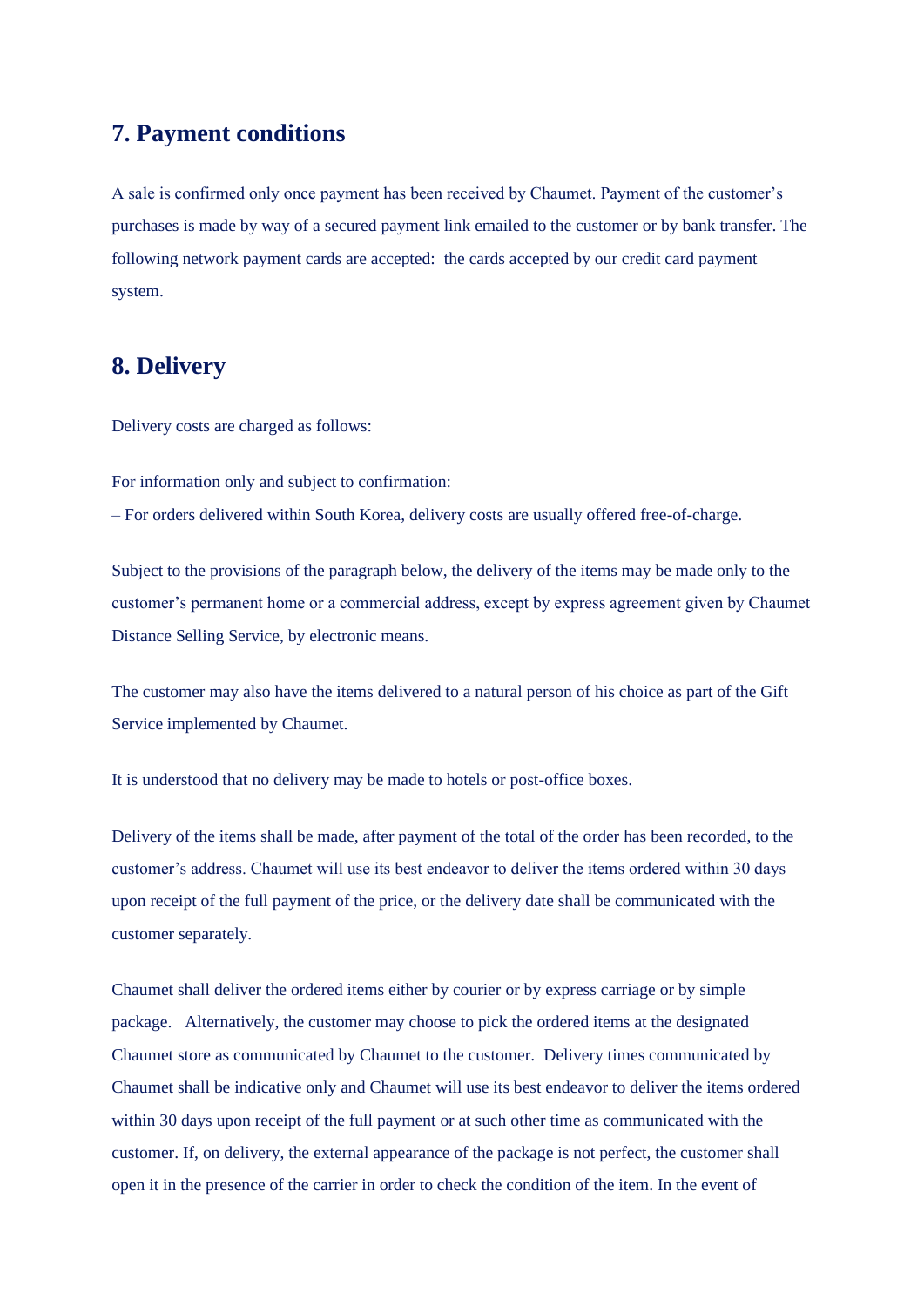damage to the item, the client shall indicate this damage exactly on the return order form and the provisions of Article 11 below shall remain applicable.

# **9. Satisfied or refunded – Right of withdrawal and refund of items**

Those of Chaumet's customers who are not satisfied with the ordered items may exercise their right of withdrawal laid down in the Act on the Consumer Protection in Electronic Commerce, etc. ("E-Commerce Act").

Thus, the customer may return the items delivered within seven (7) days upon receipt of the item(s), in their original packaging, complete (boxes, accessories, protective materials, booklet, warranty) and accompanied by the duly completed return order form as well as a copy of the invoice, to the following address: Chaumet Korea LLC, 4F Yusin Bldg. 329, Dosan-Daero, Gangnam-Gu, Seoul, Korea. Chaumet will acknowledge receipt of the items by email upon arrival.

It is the customer's responsibility to keep proof of this return, which presupposes that the items must be returned using a recorded delivery service or by any other means providing a certain date and with the risks of return remaining borne by the customer.

The refund of the returned items at the invoiced price shall be made, according to the payment method for the items, by credit of the customer's bank account corresponding to the credit card used for the payment or by transfer to the customer's bank account, within three (3) business days from the next day of receipt of the returned goods.

It is specified that when using the Gift Service, the right of withdrawal remains to the sole benefit of the customer and may in no case be exercised by the recipient of the gift.

Returned items which are incomplete, damaged, spoiled, soiled or in any other condition which would reasonably leave one to think that the product has been used or worn, shall neither be refunded nor exchanged and shall be returned by post.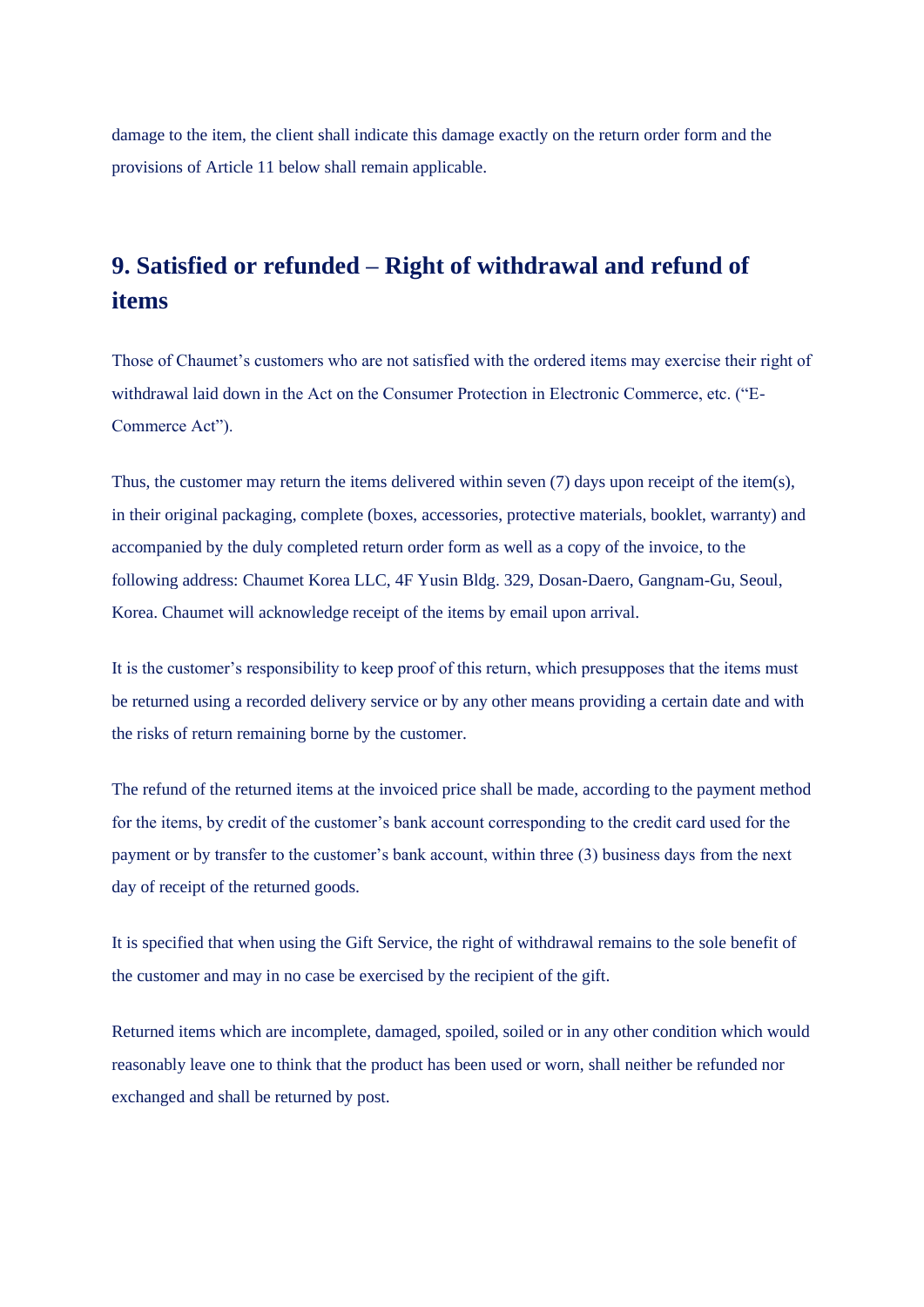### **10. Exchange**

The following exchange option is only available for order(s) delivered in South Korea.

Chaumet wishes to offer its customers the possibility of exchanging items delivered according to the conditions described below.

The customer may, at his choice, within seven (7) days from the date of receipt of the ordered item(s):

Either make an exchange at distance. In this case, the customer may call the Distance Selling Service and shall have to return the delivered items in their original packaging, complete (boxes, accessories, protective materials, booklet, warranty) and accompanied by the duly completed return order form as well as a copy of the invoice, to the following address: Chaumet Korea LLC, 4F Yusin Bldg. 329, Dosan-Daero, Gangnam-Gu, Seoul, Korea.

It is the customer's responsibility to keep proof of this return, which presupposes that the items must be returned using a recorded delivery service or by any other means providing a certain date and with the costs of return remaining borne by the customer. Any new delivery may be made only once Chaumet has received the items returned by the customer.

Or go in person to the place where you are informed when applying for exchange, with the delivered items in their original packaging, complete (boxes, accessories, booklet, warranty) and a copy of the invoice in order to perform the exchange.

Regardless of the option chosen, returned items which are incomplete, damaged, spoiled, soiled or in any other condition which would reasonably leave one to think that the product has been used or worn, shall neither be refunded nor exchanged and shall be returned by post in the case of an exchange at distance.

In case of an exchange of items, the initial sale shall be rescinded. The payment of the new sale shall be made by offsetting it with the amount of the previous sale, it being understood that any overpayment shall give rise to the issuance of a credit note to the customer's benefit.

In the event of an exchange of items via the Distance Selling Service, the new sale shall be subject to these General Conditions of Sale.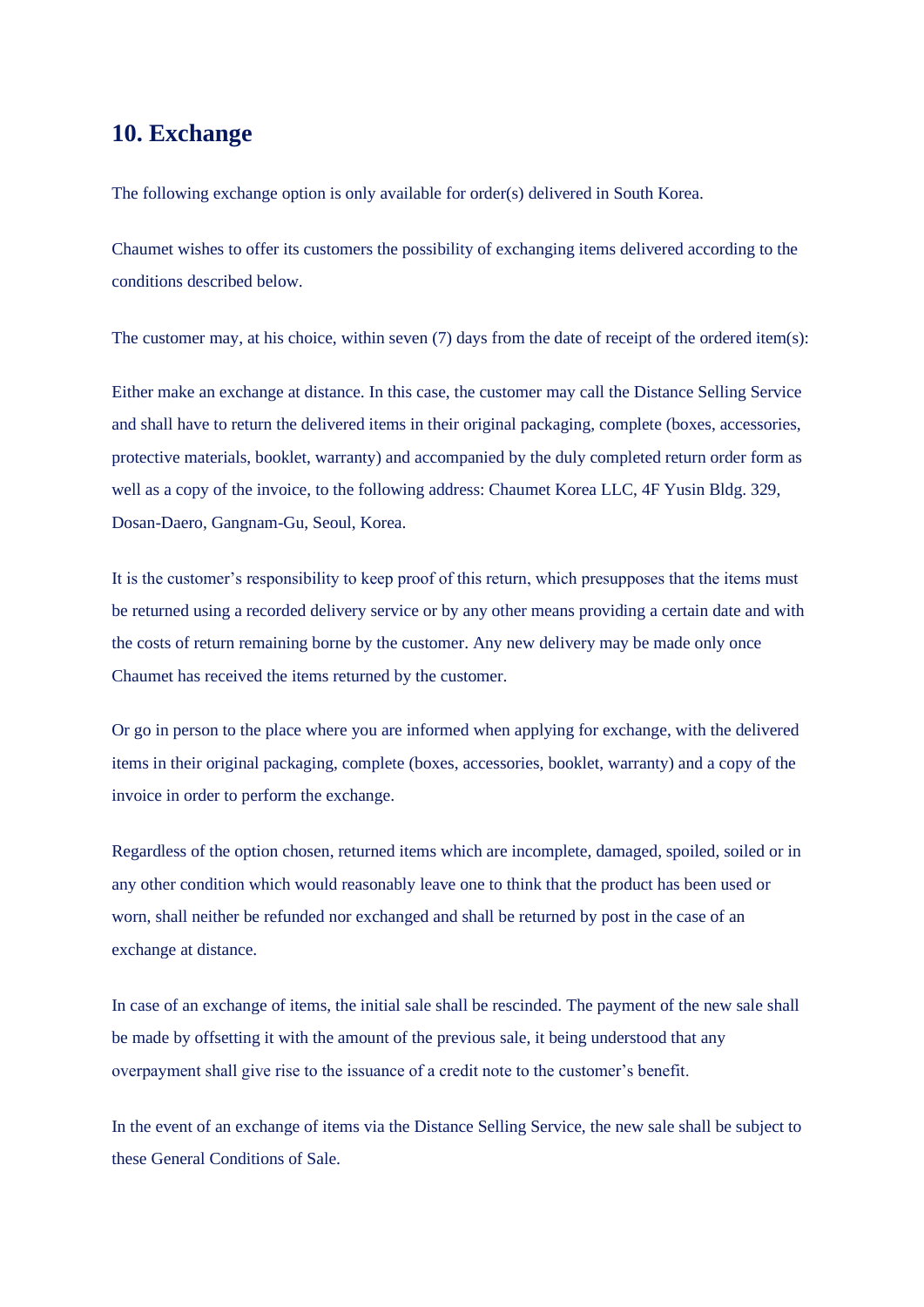DISCALIMER: products are not subject to refund or exchange if the following happened: (i) Due to the nature of leather goods, there may be minor scratches. These are not defects but rather a natural part of the product. (ii) The color of certain products may appear slightly differently on the computer screen, due to differences in computer resolution. A slight difference in color therefore does not constitute a defect in the product itself. (iii) damages caused by the carelessness of the customer.

### **11. Compliance – Warranty**

The customer must ensure that the items which have been delivered to him correspond to his order. Should the delivered items not comply with his order, the customer shall inform Chaumet Distance Selling Service by telephone or by an electronic means and return the items in question according to the conditions set out in Article 8 of these General Conditions of Sale.

Notwithstanding the specific warranty conditions remitted to the customer with the delivered item, Chaumet items are subject to the warranty conditions laid down by the law.

### **12. Claims – Information**

For any information, claim or question relating to the conditions of sale by correspondence implemented by Chaumet or the items themselves, customers must contact Chaumet Distance Selling Service by telephone: +82 53 245 2245, or by e-mail: shopkr@chaumet.com, stating, if relevant, information relating to their order.

#### **13. Electronic files - Protection of privacy**

Personal Data may be processed by CHAUMET in the context of the execution of distance orders. Consequently, CHAUMET will be subject to the obligations provided by the applicable regulation on the protection of Personal Data. For more information on the practices of CHAUMET with regards to personal data protection, you can click on <https://www.chaumet.com/en/privacy-policy>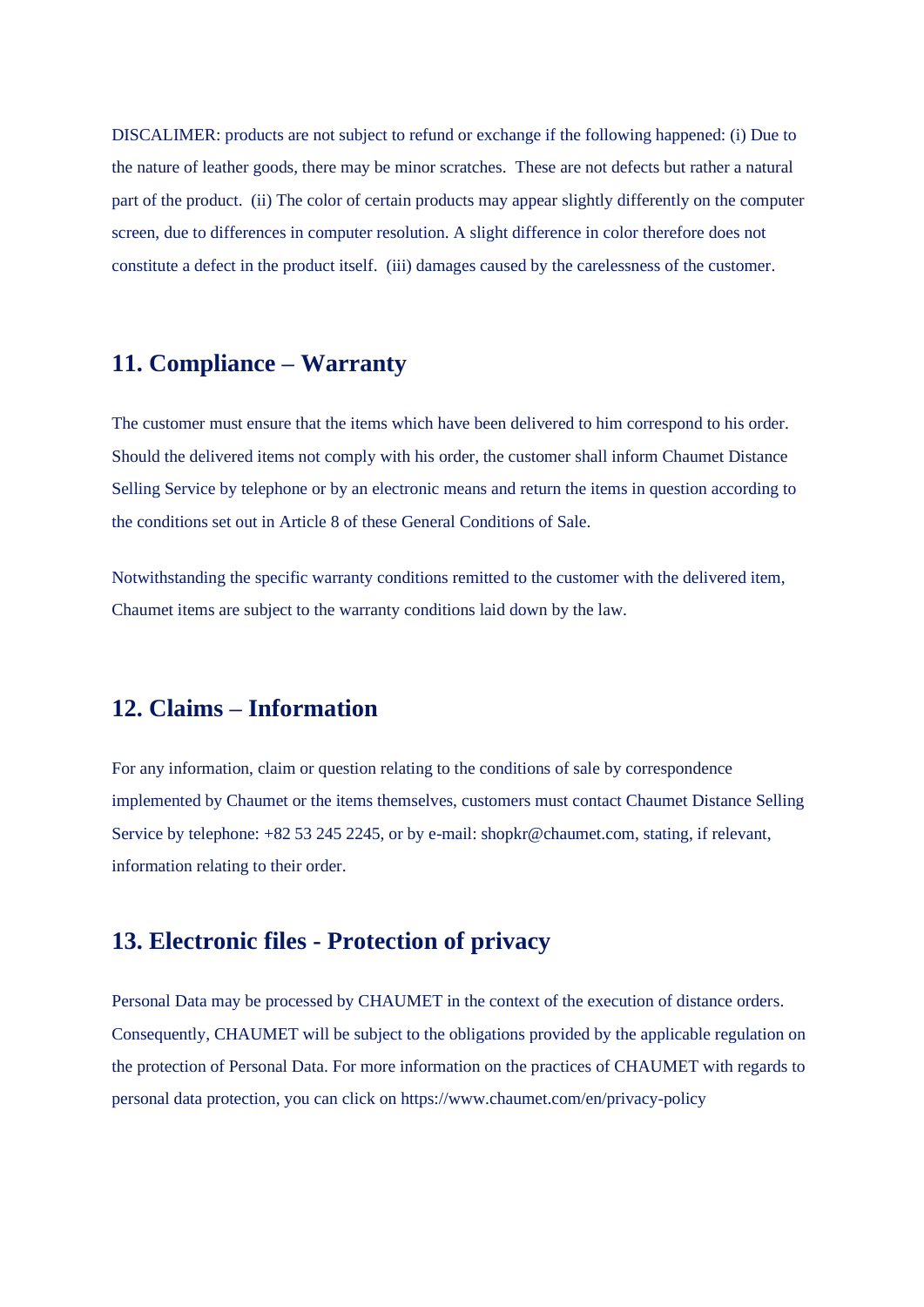### **14. Intellectual property rights**

The "Chaumet" trademark, as well as all the figurative trademarks or otherwise and more generally all other trademarks, illustrations, images and logotypes shown on Chaumet items, their accessories or their packaging, whether or not they are registered, are and shall remain the exclusive property of Chaumet. Any total or partial reproduction, modification or use of these trademarks, illustrations, images, and logos, for any reason and on any media, without Chaumet's prior and express consent, is strictly prohibited. This is also the case for any combination or conjunction with any other trademark, symbol, logotype and more generally any distinctive sign intended to form a composite logo. This shall also be the case for all copyright, designs and models and, patents which belong to Chaumet.

### **15. Force majeure**

The performance by Chaumet of all or part of its obligations shall be suspended in the event of the occurrence of a fortuitous event or force majeure which would hamper or delay performance.

The following are regarded as such, in particular, without this list being exhaustive: war, pandemics, riots, insurrection, social unrest, strikes of all kinds and problems of supply to Chaumet.

Chaumet shall inform the customer of a fortuitous event of this kind or force majeure within seven days of its occurrence. Should this suspension continue beyond a period of fifteen days, the customer would then be able to terminate the current order, and he would then be refunded in accordance with the conditions set out in Article 8 of these General Conditions of Sale.

### **16. Applicable law – Language - Disputes**

These General Terms and Conditions of Sale are governed by and subject to the laws of Korea. They are drafted in English. If they are translated into one or more languages, the English version shall prevail should a dispute arise.

All disputes which may arise from these General Terms and Conditions of Sale that could not be settled through an amicable solution (including mediation as the case may be), shall be subject to the applicable jurisdiction under the Korean Civil Procedure Code and the E-Commerce Act.